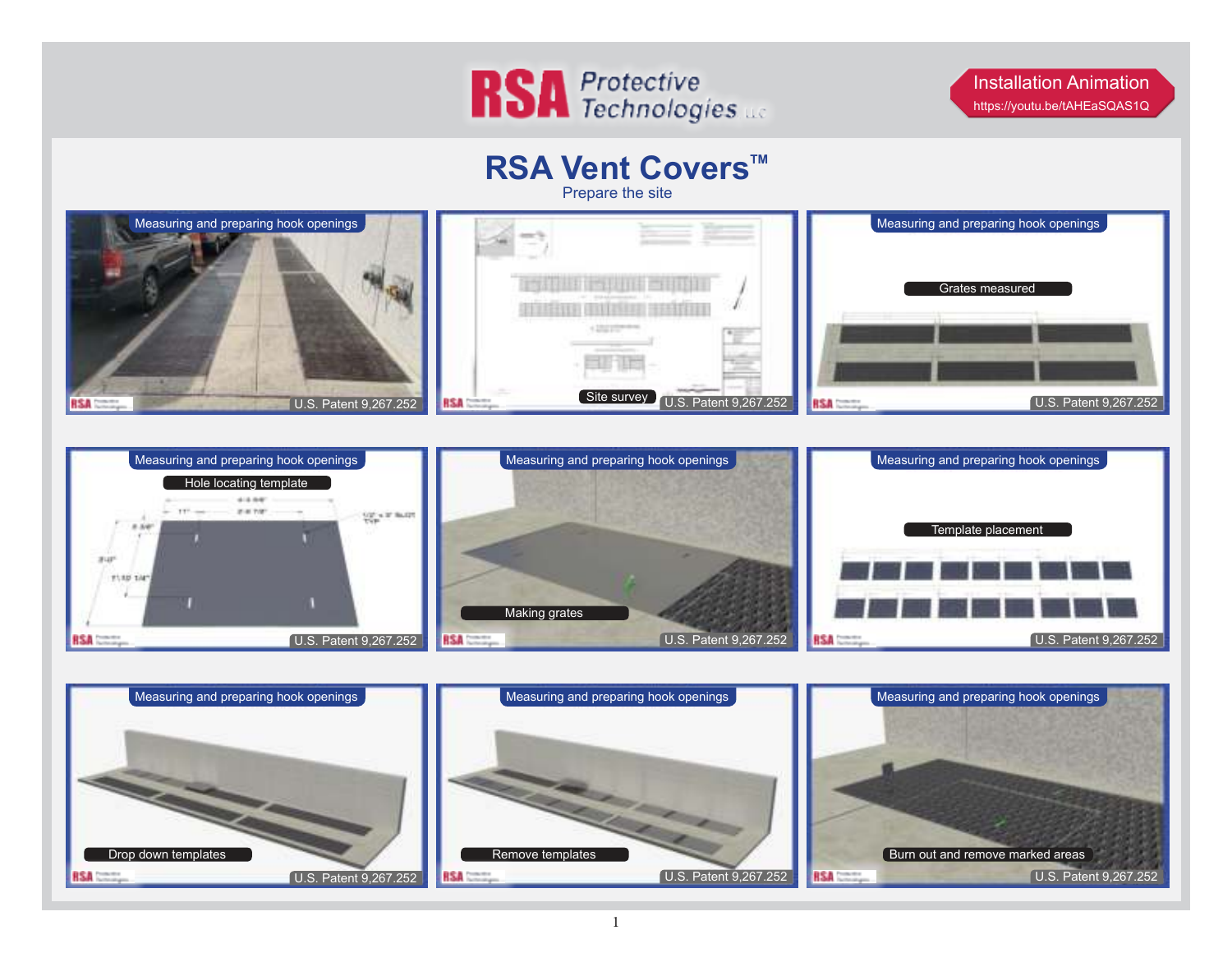

## **Apply the Vent Covers**





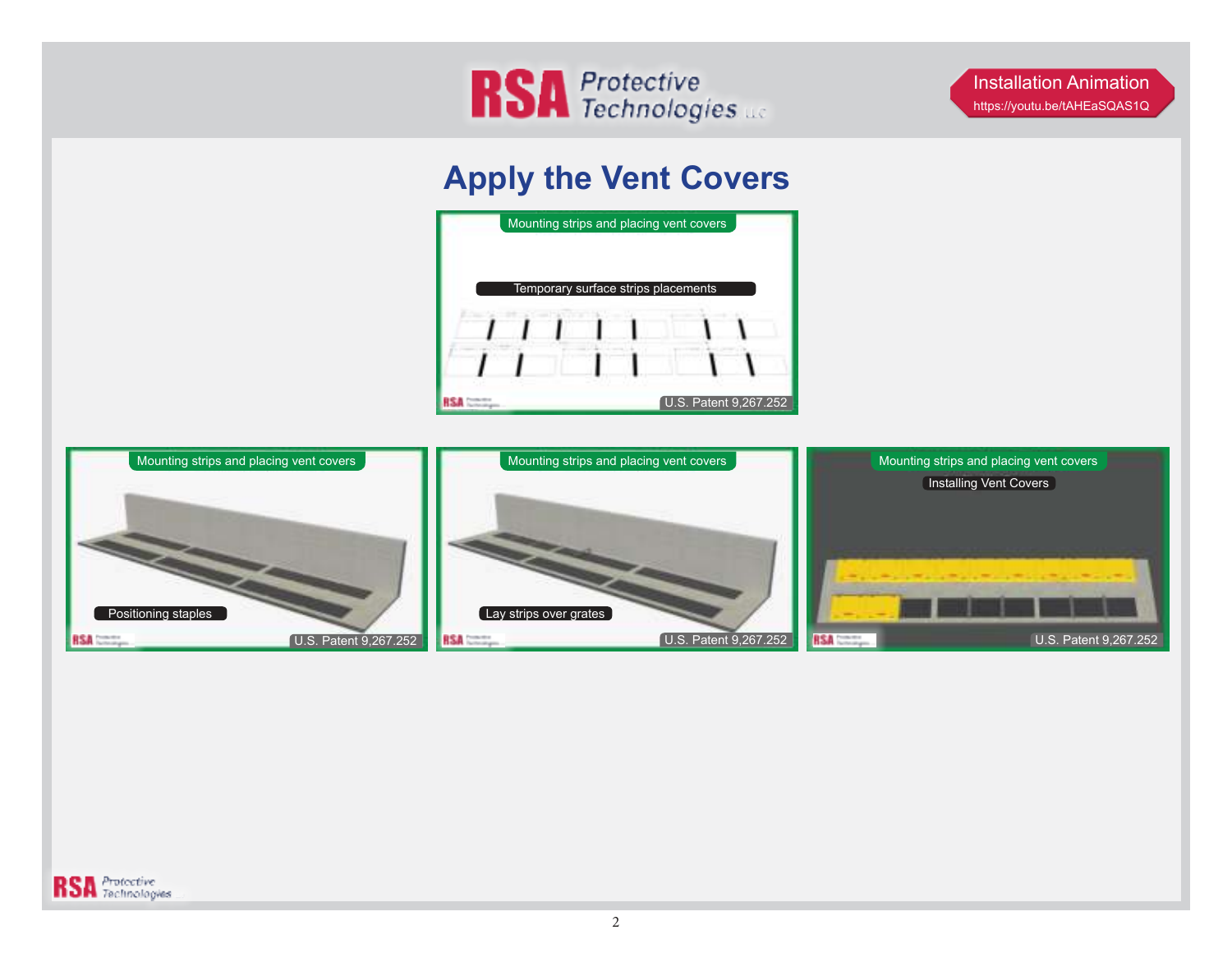

Installation Animation <https://youtu.be/tAHEaSQAS1Q>

## **Install each Vent Cover**